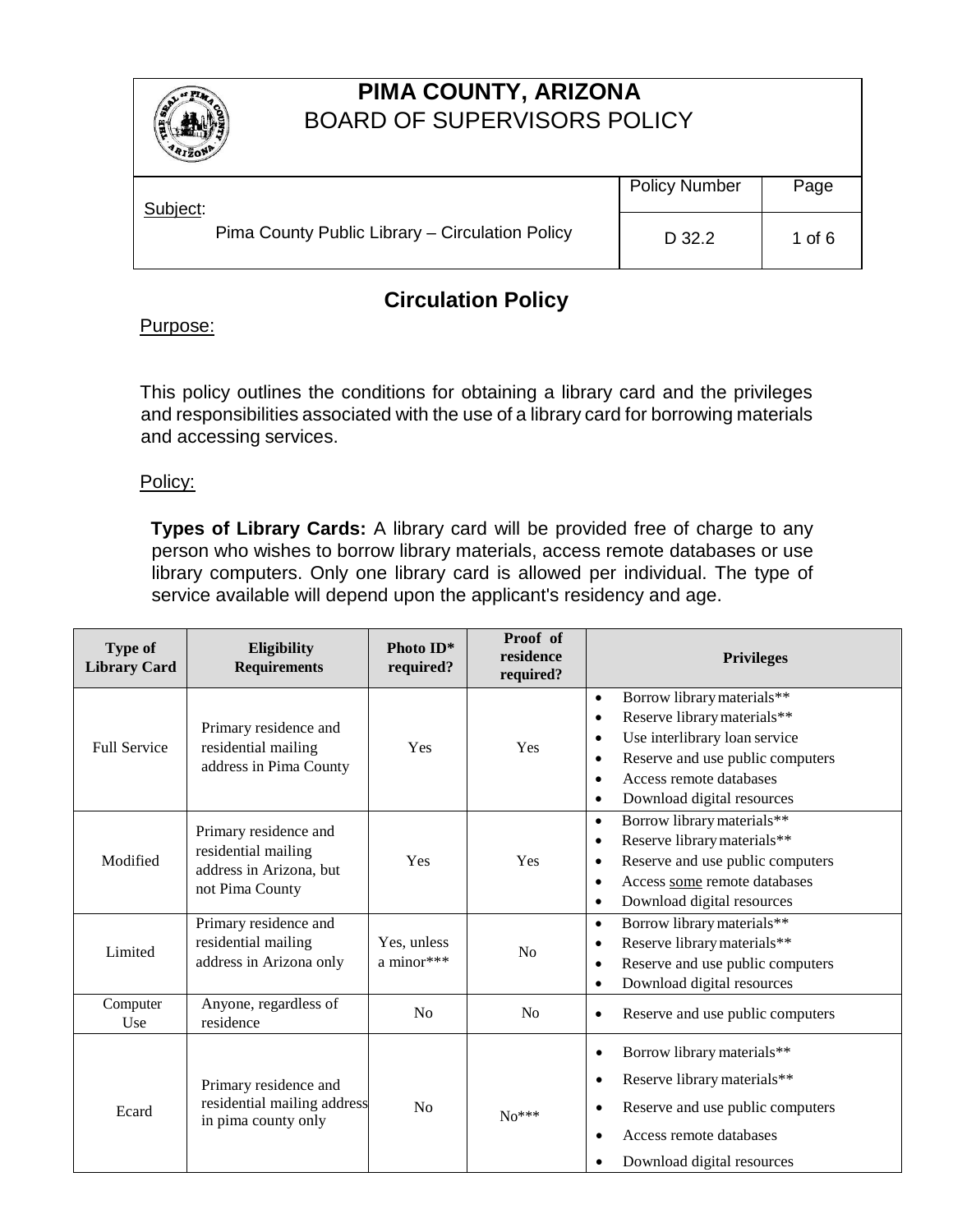| <b>Type of Library</b><br>Card              | <b>Eligibility</b><br><b>Requirements</b>                                         | <b>Photo ID</b><br>required? | <b>Proof of</b><br>residence<br>required?                                 | <b>Privileges</b>                                                                                                                                                                     |
|---------------------------------------------|-----------------------------------------------------------------------------------|------------------------------|---------------------------------------------------------------------------|---------------------------------------------------------------------------------------------------------------------------------------------------------------------------------------|
| Pima County<br>Residential<br>Care Facility | Independent,<br>assisted, group<br>and nursing<br>homes located in<br>Pima County | N <sub>o</sub>               | No, a copy of<br>the facilities<br>current license<br>must be<br>provided | Residents may borrow library<br>materials without obtaining a<br>personal library card**<br>Residents may reserve library<br>materials without obtaining a<br>personal library card** |

\* Pursuant to Arizona Revised Statute, Section 41-5001, a consular identification card issued by a foreign government is not valid identification in Arizona. A consular identification card will not be accepted as the required identification for obtaining a library card.

\*\* The number of items that may be borrowed or reserved will vary with the type of library card. Ask your librarian for details.

\*\*\* Address is verified by software program using service area defined by library.

**Obtaining a Library Card for adults and emancipated minors:** A person must apply for a full service Library card in person at any branch of the Pima County Public Library. The person must provide the identification and proof listed in the table above. Only one card is allowed per individual.

#### **Obtaining a Library Card for a minor:**

- A parent or guardian may apply in person for a library card for their minor child. The person must provide the identification and proof listed in the table above. The child need not be present at the time of application. The parent or guardian must agree to be financially responsible for any fees assessed on the minor.
- A parent or guardian may apply for the minor card by completing and signing a Library Card Application provided to the minor child's school by the Library. The parent or guardian must agree to be financially responsible for any fees assessed on theminor.
- If the parent of the minor child is an un-emancipated minor (under 18), only a Limited Library Card will be issued to the child, unless an adult over the age of 18 agrees to be financially responsible for any fees assessed.
- Any minor wishing to obtain a Limited Library Card, must apply in person at any branch of the Pima County Public Library or online for an eCard.

## **Establishing Linked Library Cards:**

• Linking library accounts allows users with Library cards (not computer use cards) to pick up other users' holds. They may also access other information from the account, including items checked out, account balances, and personal information including address, email, and telephone number.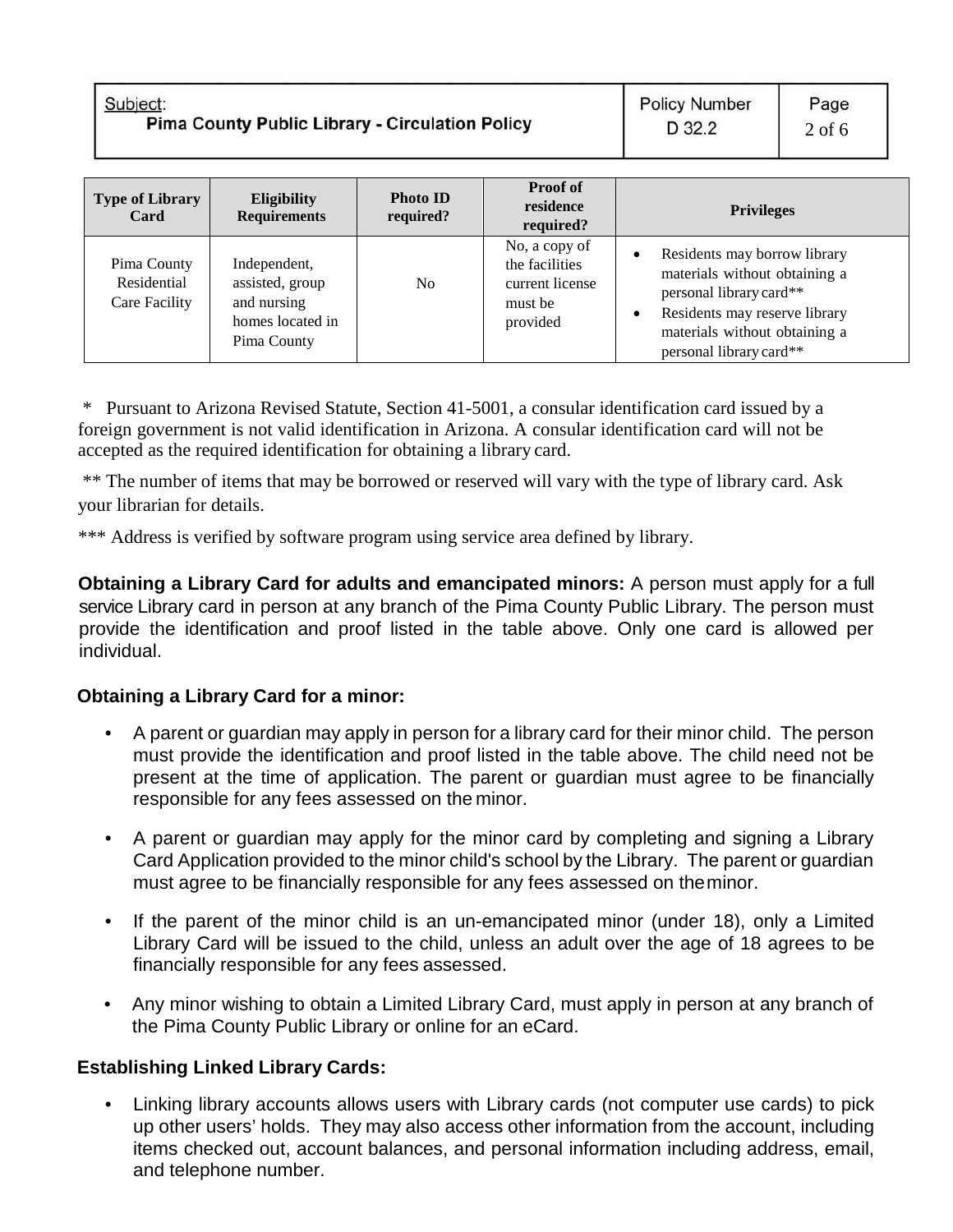| Subject:                                               | <b>Policy Number</b> | Page   |
|--------------------------------------------------------|----------------------|--------|
| <b>Pima County Public Library - Circulation Policy</b> | D 32.2               | 3 of 6 |

- With the exception of children under 13, all persons that wish to have the benefits of a Linked Library Card must come to a branch library together and present their valid library cards or a photo identification.
- If a child is under 13 years of age, a parent or guardian may appear in person and link to their minor's library account without the child being present.
- A minor may not establish a Linked Library card with anyone except his or her responsible parent or guardian.
- Any member of a Linked Library Card that is over the age of 13 may be removed from the linked service at any time.

**Using a Library Card:** To borrow materials a customer must have a current library account. Customers will have access to the services listed in the table above. In the event that the customer does not have his or her current library card when seeking library services, the client may present a current driver's license, an Arizona non-operator's license, a military identification card, or other valid photo identification. (A consular identification card issued by a foreign government is not valid photo identification.)

#### **Library Card Holder Responsibilities:**

- The customer is responsible for the timely return of all materials borrowed with his or her card.
- The customer is responsible for paying any and all fees associated with his or her library card use.
- The parent or guardian of a minor or vulnerable adult with a Pima County Public Library card is responsible for paying any and all fees associated with the library card and for the return of all materials borrowed.
- The parent or guardian of a minor is responsible for guiding his or her minor's Internetuse and selection of library materials.1

**Lost or Stolen Library Cards:** In order to avoid fees, the library card holder (or the parent or guardian of a minor) must notify the library immediately if his or her library card is lost or stolen.

• When the library is notified that a card is lost or stolen, the card will be blocked to prevent further use of the card.

 $1$  Library staff is not responsible for a minor's selection and use of any materials or for policing a child's Internet use or monitoring the content or appropriateness of any materials accessed by the minor via the Internet.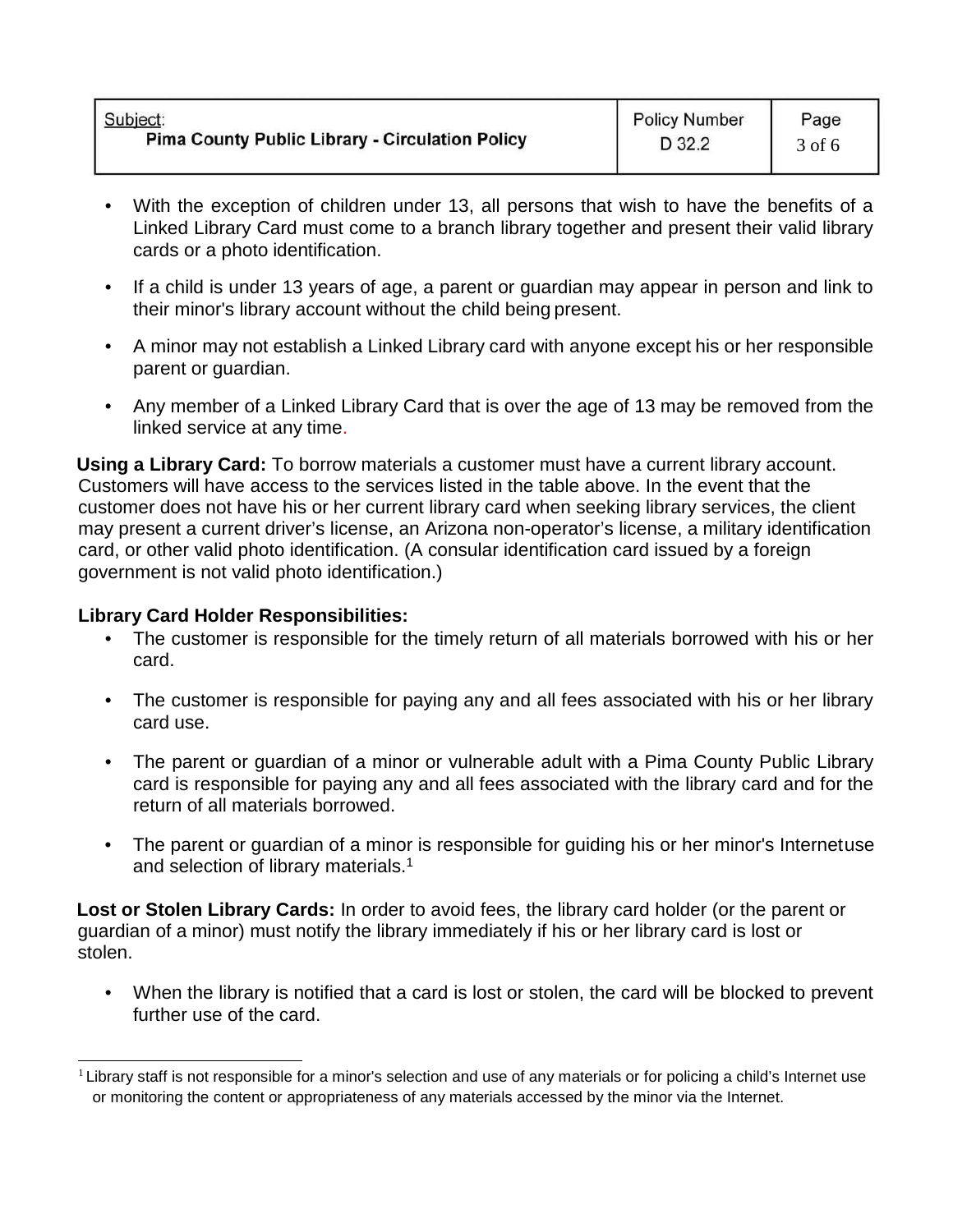| Page<br>$4$ of 6               |
|--------------------------------|
| <b>Policy Number</b><br>D 32.2 |

- If a library card is not reported as lost or stolen, the library card holder (or the parent or guardian of a minor) will be held responsible for replacing any materials borrowed and for paying any fees.
- If the loss or theft is not immediately reported, the library may waive accumulated fees upon proof, such as a police report or insurance claim, of the loss ortheft.

### **Updating Customer Records:**

- The library card holder, including a minor who has a "minor library card", must notify the library of any change in address, phone number or e-mail address.
- To update an ecard to a full service card, the customer must bring picture ID and proof of address to the library.
- The parent or guardian of a minor with a Pima County, Arizona, or Visitor Library Card must notify the library of any change in address, phone number or e-mailaddress.

**Loss of Borrowing Privileges:** A library card holder will not be able to borrow materials under any of the following circumstances:

- The customer's borrowing limit of items has been reached.
- The customer's accumulated fees limit has been reached.
- The customer's library privileges have been suspended.

**Renewals:** Most materials may be renewed unless another customer has reserved the item. High demand items may not be renewed. Except for interlibrary loan materials, customers may renew materials up to four (4) times before they must be returned. Renewals are done automatically by the library system software. Exceptions are interlibrary loan materials and items on which another customer has a hold.

**Fees:** A customer will be assessed overdue fines according to the Fees Schedule. Overdue fines are assessed on interlibrary loan materials only. The first three days materials are overdue is called the "grace period". If interlibrary loan materials are returned during the grace period, fees will not be assessed. After the expiration of the grace period, fees will be charged from the original due date.

Fees may be waived under certain extenuating circumstances as described in the Fees Schedule.

If an item is lost or damaged, the customer may either replace the item or pay the replacement fee established by the Library. If the customer chooses to replace the item, the replacement must be in the same format or medium, and in good condition. The Library will decide whether an offered replacement is acceptable.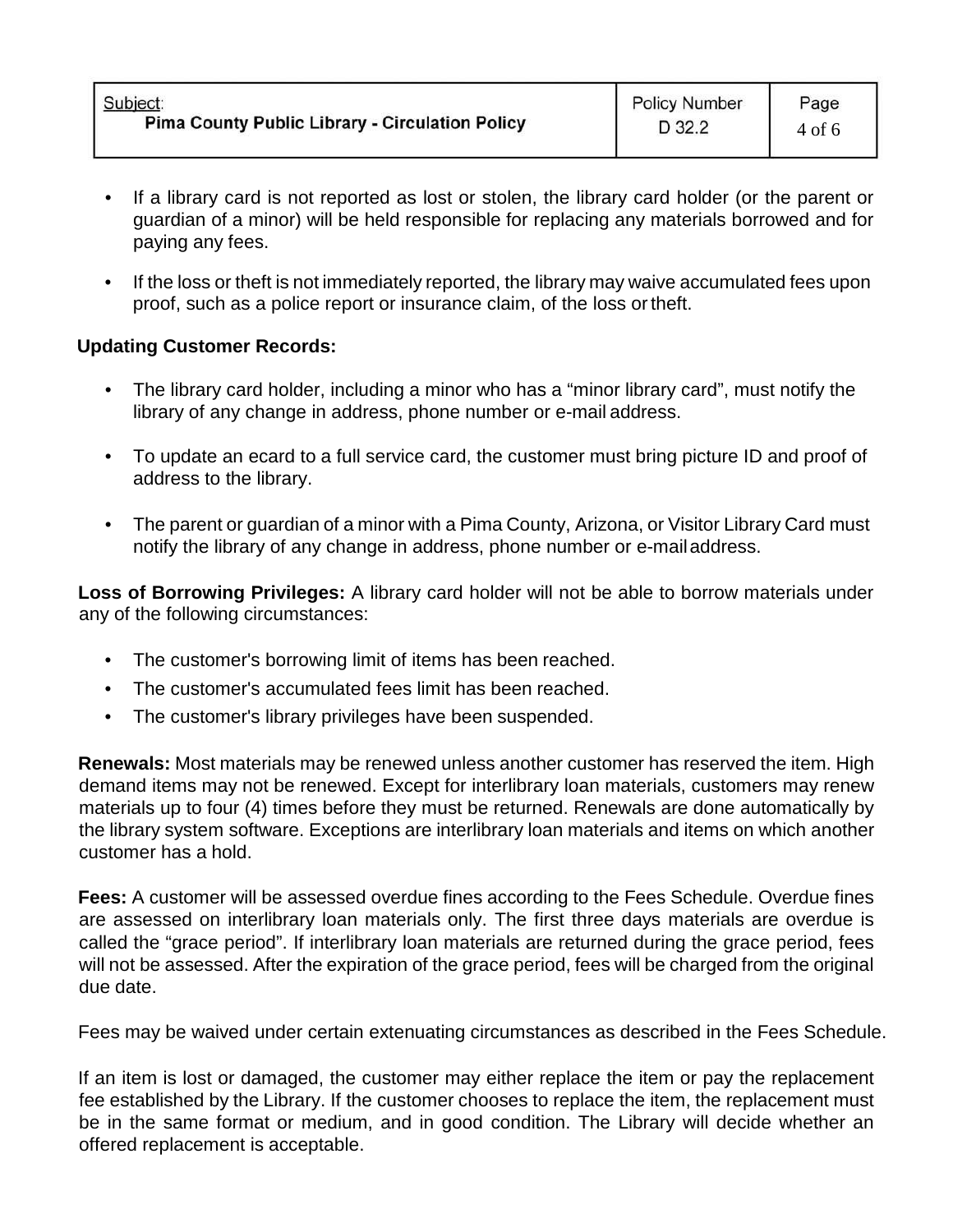**Notification from the Library:** The library will attempt to notify customers:

- When any reserved material is ready for pick up.
- When materials are renewed or unable to be renewed.
- When borrowed materials are overdue.
- Of the replacement cost of the item(s) that are not returned and of any fees due and owing.2

**Collection Agency:** When a customer owes at least \$50.00 in fees, and the balance has been outstanding for at least 50 days, the bill will be referred to a collection agency. Upon such referral an additional collection fee of \$10.00 will be assessed to the customer.

If a customer sets up and maintains a payment plan with the library, the collection agency activities will be suspended until payment is complete. However, the \$10.00 collection agency fee will not be waived.

**Resource Sharing:** Pima County Public Library ("PCPL") strives to develop a diverse, strong and balanced collection that serves the needs of the community. However, collection development criteria and budget constraints sometimes mean that the materials sought by a customer will not be available from PCPL.

The PCPL Technical Services Department coordinates the **Interlibrary Loan Service**. When a customer seeks materials that are not part of the PCPL collection, the customer may submit an Interlibrary Loan Request.3 The following conditions apply to this service:

- The customer must have a valid Full Service Library Card.
- No more than six (6) Interlibrary Loan items (checked out and on request) are available to a customer at any given time.
- There is no guarantee that the materials will be available from any other librarysystem.

 $2A$  customer may review the list of items he or she has borrowed or has on reserve and the outstanding balance of fees on the Library's website. A parent or legal guardian may request notification of overdue information on his or her child's library card, if the parent has the child's card or the parent has photo identification and verifies the minor's information on file with the library.

<sup>3</sup> Audiovisual materials, computer software, or books published within one year of the request date, that are in heavy demand, or that are rare, fragile, or held within PCPL's reference collection may not be borrowed through the Interlibrary Loan Service.